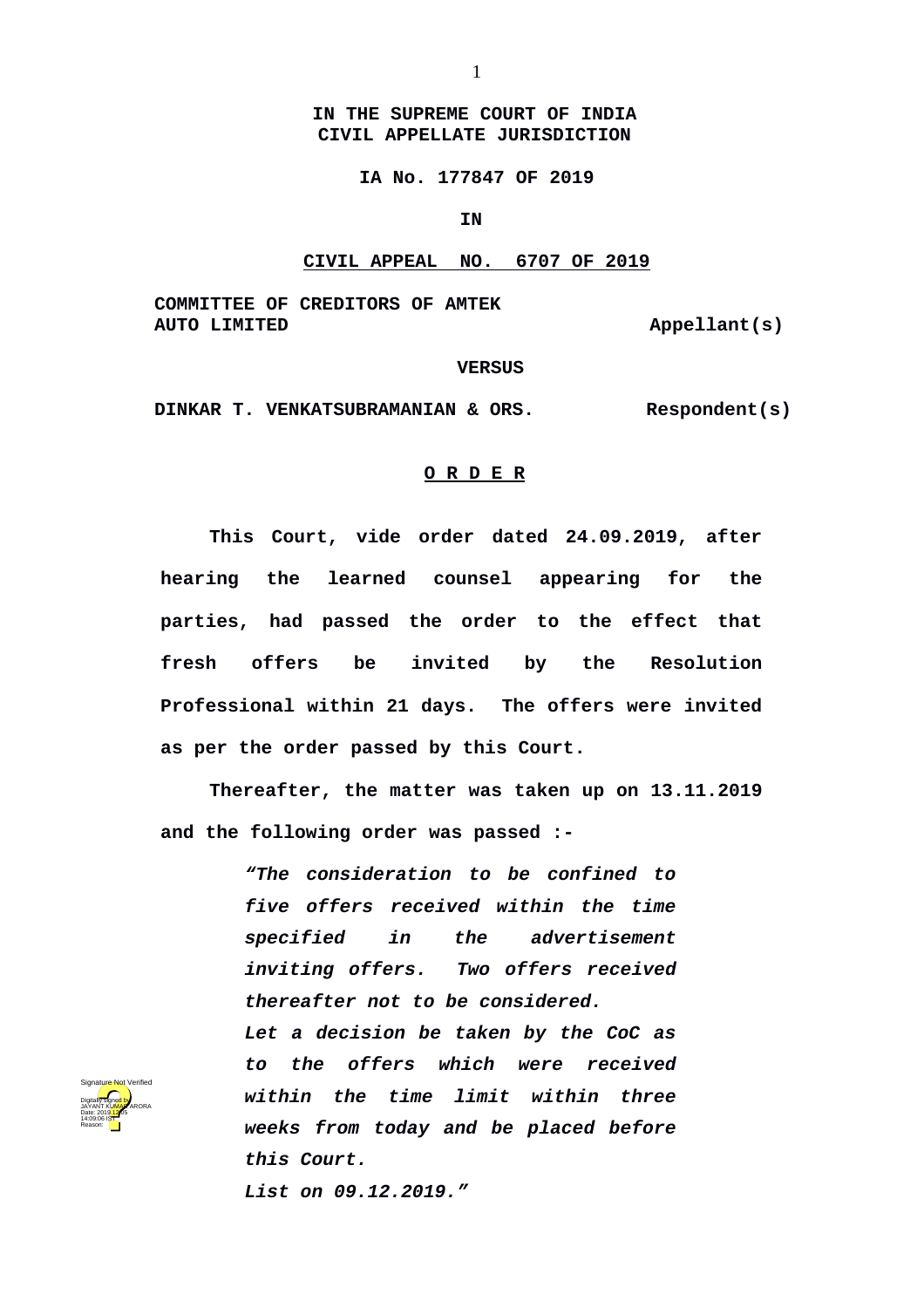**It is submitted that on the basis of wrong information furnished to the learned counsel, it was stated before us that five offers were received within time and two offers were received thereafter. As a matter of fact, only one offer was received within time. There were three Resolution Plans submitted by the resolution applicants and two Financial Offers received thereafter. The facts are placed on record.** 

**In the circumstances, we recall the order dated 13.11.2019 insofar as "***the decision be taken by the CoC as to the offers which were received within the time limit within three weeks from today and be placed before this Court."* **The above portion is recalled as only one offer was received within time.** 

**In the circumstances, we direct that fresh offers be invited within 30 days from today after due advertisement in accordance with the procedure prescribed for the purpose. The time fixed by this Court vide order dated 24.09.2019 is hence extended in view of the decision of this Court in** *Committee of Creditors of Essar Steel India Limited Vs. Satish Kumar Gupta & Ors.* **(Civil Appeal Nos. 8766-67 of 2019) (& batch) decided on 15.11.2019.** 

2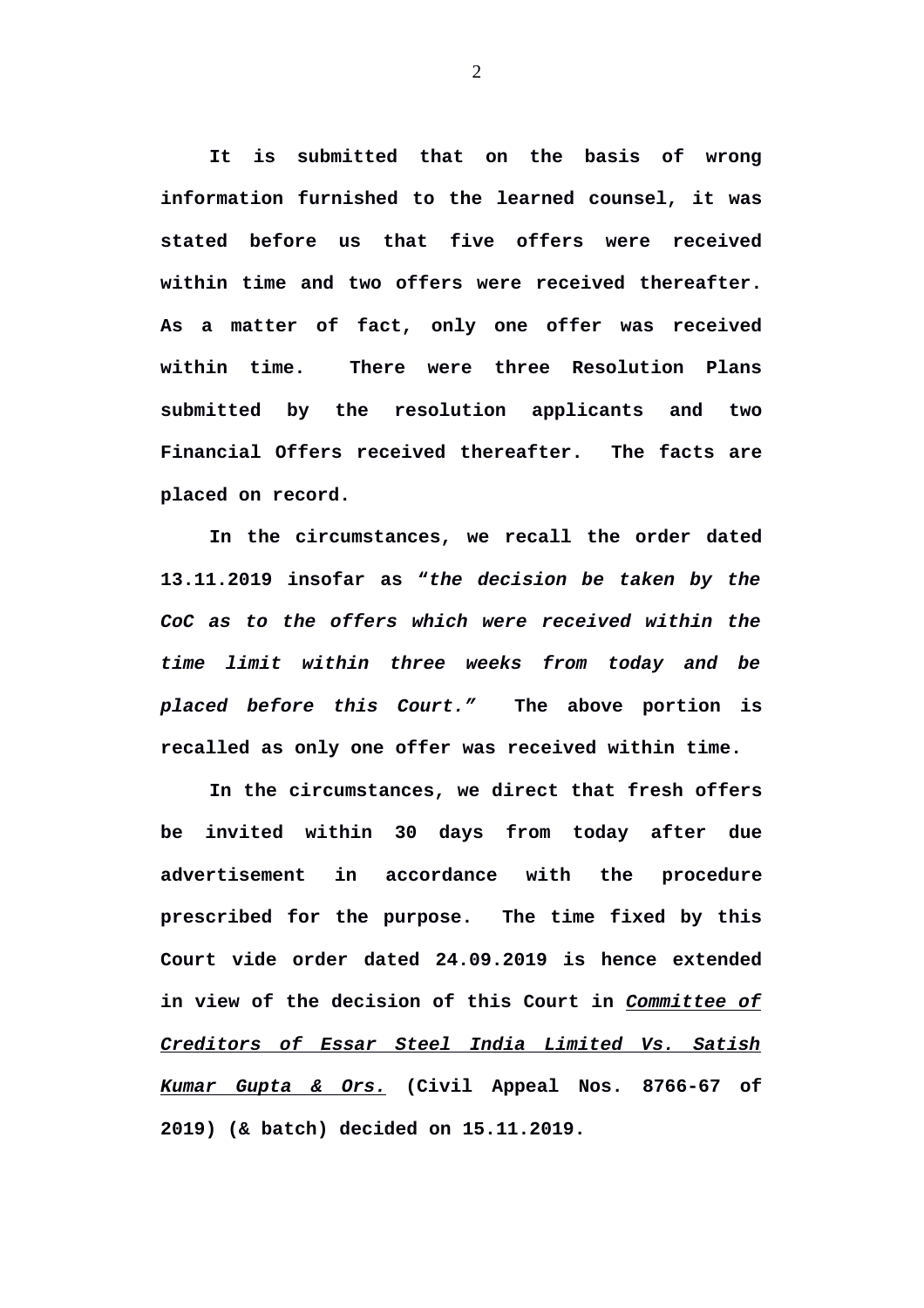**The offer may be evaluated within three weeks by CoC thereafter and it may be placed before this Court for consideration.**

**IA No. 177847 OF 2019 is disposed of.** 

**.......................J. [ ARUN MISHRA ]** 

**.......................J. [ SANJIV KHANNA ]** 

**New Delhi; DECEMBER 02, 2019.**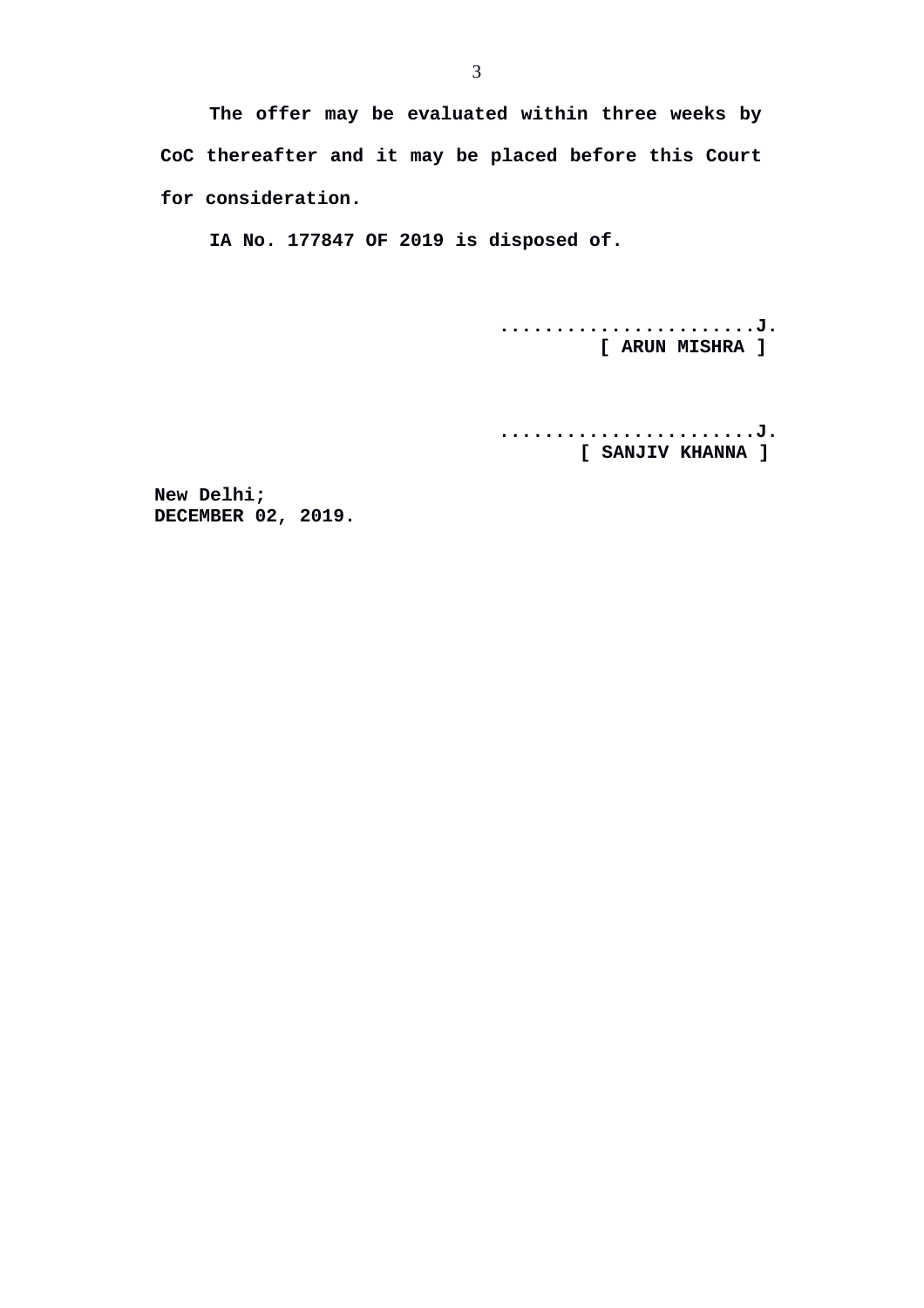**ITEM NO.52 COURT NO.3 SECTION XVII** 

 **S U P R E M E C O U R T O F I N D I A RECORD OF PROCEEDINGS**

**IA 177847/2019, in Civil Appeal No(s). 6707/2019**

**COMMITTEE OF CREDITORS OF AMTEK AUTO**  LIMITED **Appellant** (s)

 **VERSUS**

DINKAR T. VENKATSUBRAMANIAN & ORS. Respondent(s) **(I.A.NO. 177847 OF 2019 IN C.A. NO. 6707/2019 TO BE LISTED ON 29.11.2019) (IA No. 177847/2019 - APPLICATION FOR RECTIFICATION) Date : 02-12-2019 This application was called on for hearing today. CORAM : HON'BLE MR. JUSTICE ARUN MISHRA HON'BLE MR. JUSTICE SANJIV KHANNA Counsel for the parties Mr. Tushar Mehta, Solicitor General Ms. Misha, Adv. Mr. Siddhant Kant, Adv. Ms. Charu Bansal, Adv. Mr. S. S. Shroff, Adv. Mr. Mukul Rohtagi, Sr. Adv. Mr. K. V. Vishwanathan, Sr. Adv. Mr. Arvind Kumar Gupta, Adv. Ms. Purti Marwaha Gupta, Adv. Ms. Henna George, Adv. Ms. Divya Kumra, Adv. Ms. Adya Shree Dutta, Adv. Ms. Tanisha Issar, Adv. Mr. E. C. Agrawala, Adv. Mr. Ritin Rai, Sr. Adv. Mr. S. K. Thakur, Adv. Mr. P. S. Sudheer, Adv. Mr. Rishi Maheshwari, Adv. Ms. Anne Mathew, Adv. Mr. Bharat Sood, Adv. Ms. Shruti Jose, Adv. Mr. Anupam Lal Das, Sr. Adv. Mr. Sumant Batra, Adv. Mr. Sanjay Bhatt, Adv. Ms. Srishti Kapoor, Adv. Mr. Rabin Mazumdar, Adv.**